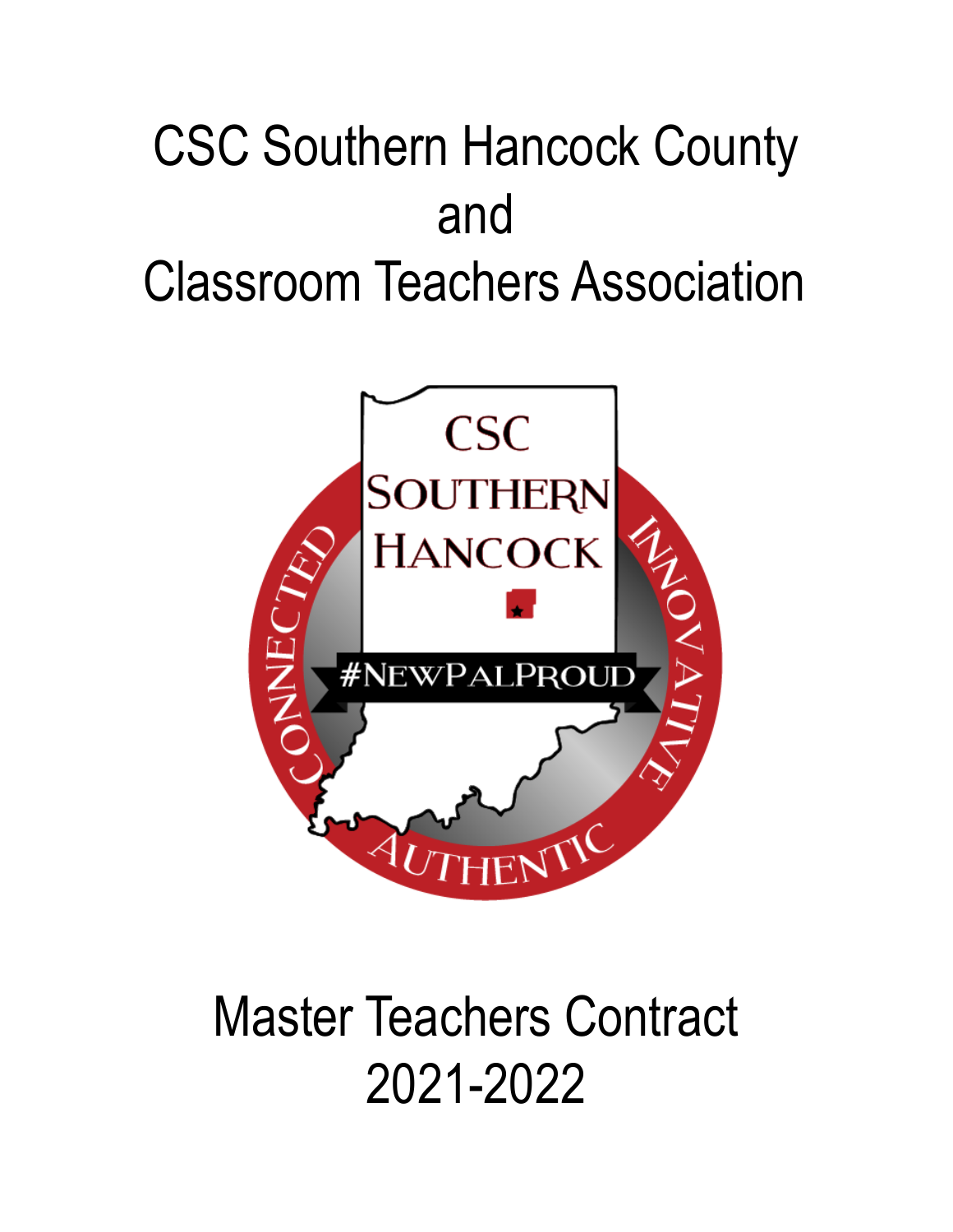# CONTRACT

# **BETWEEN**

# THE BOARD OF SCHOOL TRUSTEES

# OF THE

# COMMUNITY SCHOOL CORPORATION OF SOUTHERN HANCOCK COUNTY

# AND

## NEW PALESTINE CLASSROOM TEACHERS ASSOCIATION

This contract entered into this 8th day of November 2021, by and between the board of school trustees of the Community School Corporation of Southern Hancock County, hereinafter called the "School Employer", and the New Palestine Classroom Teachers Association, hereinafter called the "Association".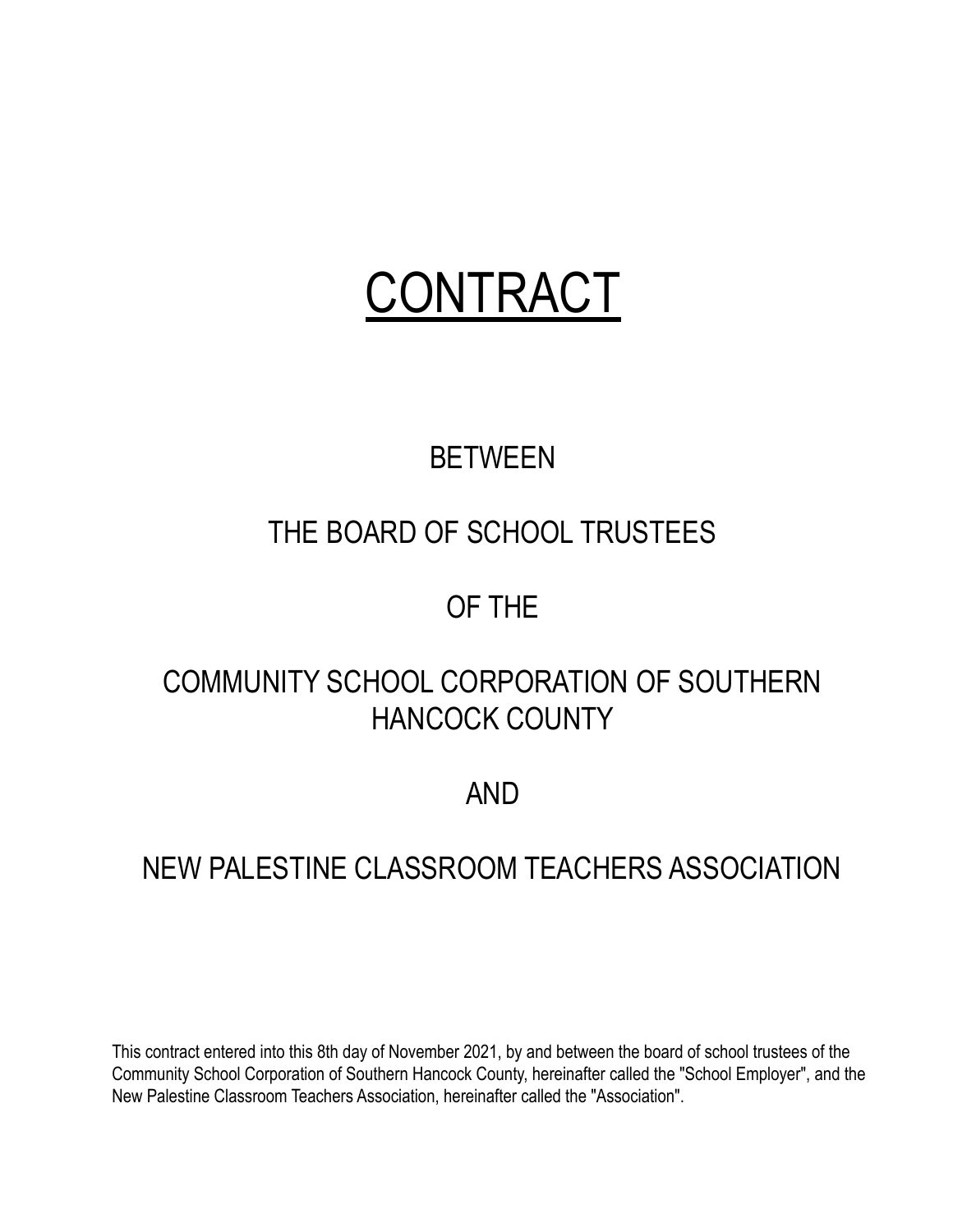# **TABLE OF CONTENTS**

| A.             |  |  |
|----------------|--|--|
| B <sub>1</sub> |  |  |
|                |  |  |
| А.             |  |  |
| B.             |  |  |
| C.             |  |  |
| D.             |  |  |
| Ε.             |  |  |
| E.             |  |  |
| G.             |  |  |
| Η.             |  |  |
| I.             |  |  |
| J.             |  |  |
| K.             |  |  |
| L.             |  |  |
| M.             |  |  |
| N.             |  |  |
| 0.             |  |  |
| P.             |  |  |
| Q.             |  |  |
| R.             |  |  |
|                |  |  |
|                |  |  |
|                |  |  |
|                |  |  |
|                |  |  |
|                |  |  |
|                |  |  |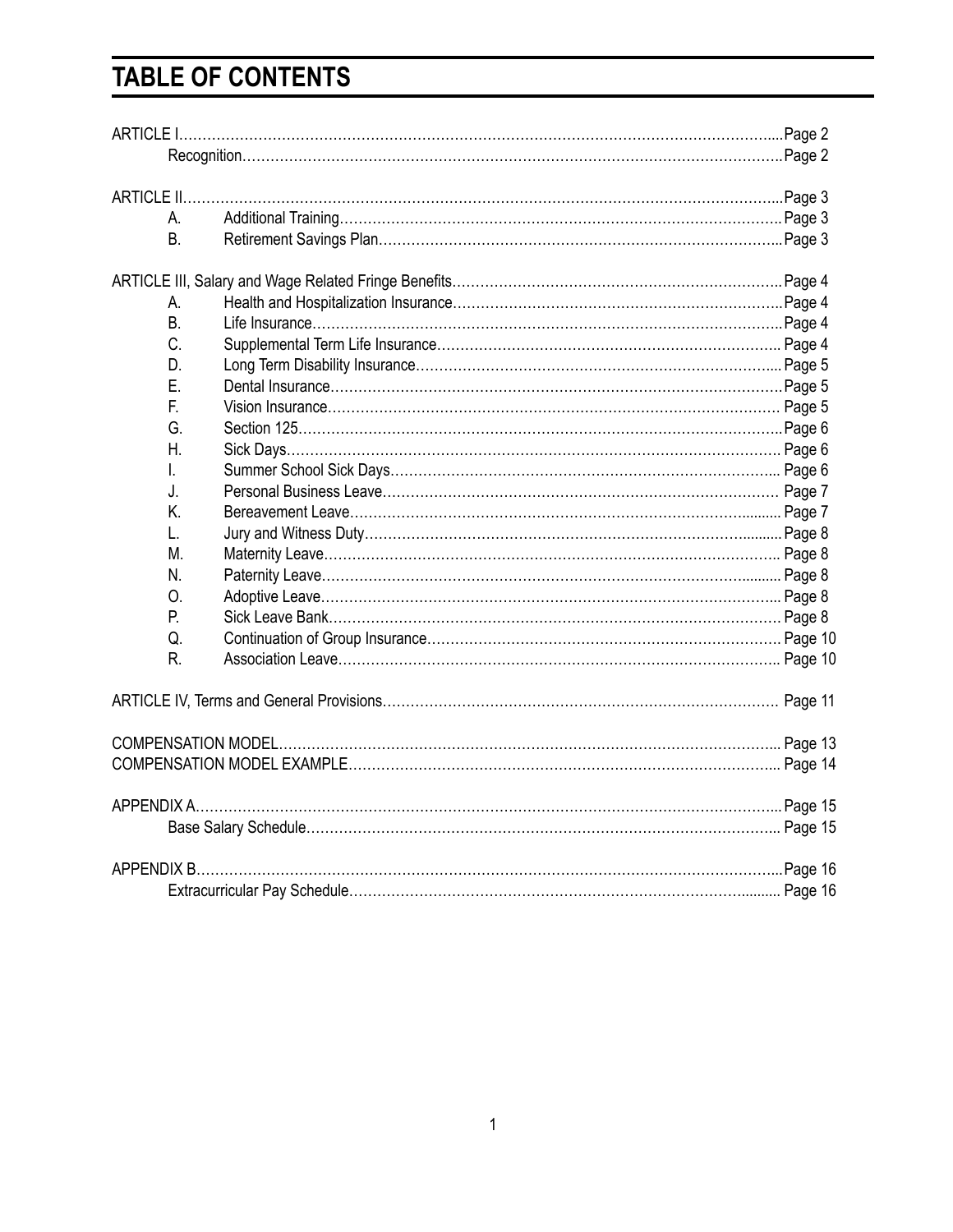# **ARTICLE I**

### **Recognition**

The school employer recognizes the New Palestine Classroom Teachers Association as the exclusive representative of certificated school employees in the following bargaining unit:

All certificated employees, as defined in PL 217, in the Southern Hancock School Corporation, except for:

- ∙ Superintendent
- ∙ Assistant Superintendent
- ∙ Building Principals
- ∙ Building Assistant Principals
- ∙ Director of Instructional Services
- ∙ Director of Student Services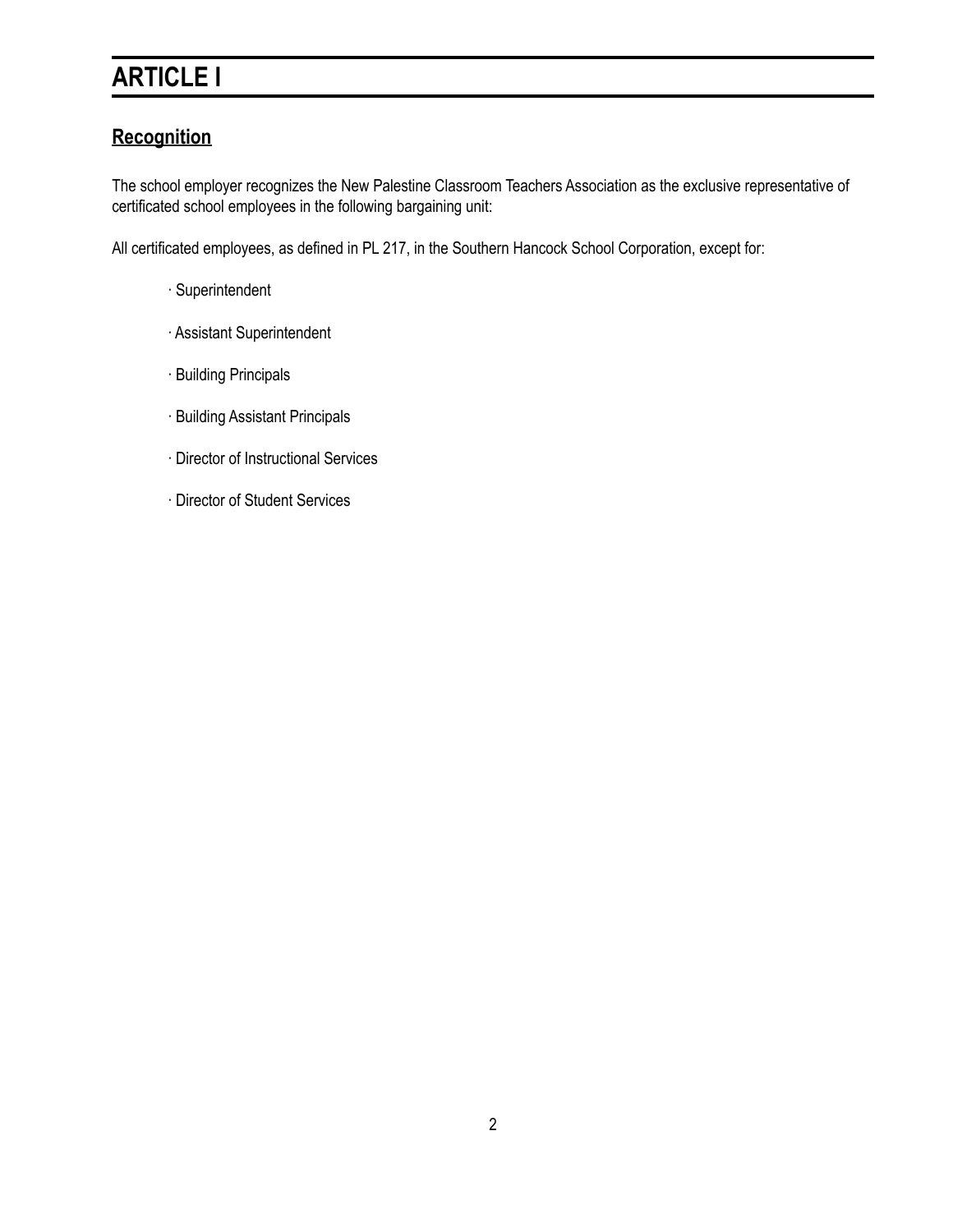## **ARTICLE II**

#### **A. Additional Training**

#### 1. **National Certification**

Any teacher covered by this agreement who is certified by the National Board for Professional Teaching Standards shall be reimbursed up to \$2,000 for the costs upon completion of the program. No more than two (2) teachers per year will qualify for this reimbursement.

#### **B. Retirement Savings Plan**

- 1. The Corporation shall contribute .5% of the employee's scheduled salary into a 401(A) plan.
- 2. Teachers under a temporary contract are not eligible for this benefit.
- 3. The company selected to implement this program will be selected by the employer.
- 4. To be vested, the employee must have a minimum of ten (10) years teaching experience in this school corporation.
- 5. To be vested in the 403b Buyout Retirement/Severance Plan, the employee must be at least fifty-five (55) years of age, have at least twenty (20) years of total teaching experience, and have a minimum of ten (10) years teaching experience in this school corporation. These benefits are not available to any teacher hired after 2001.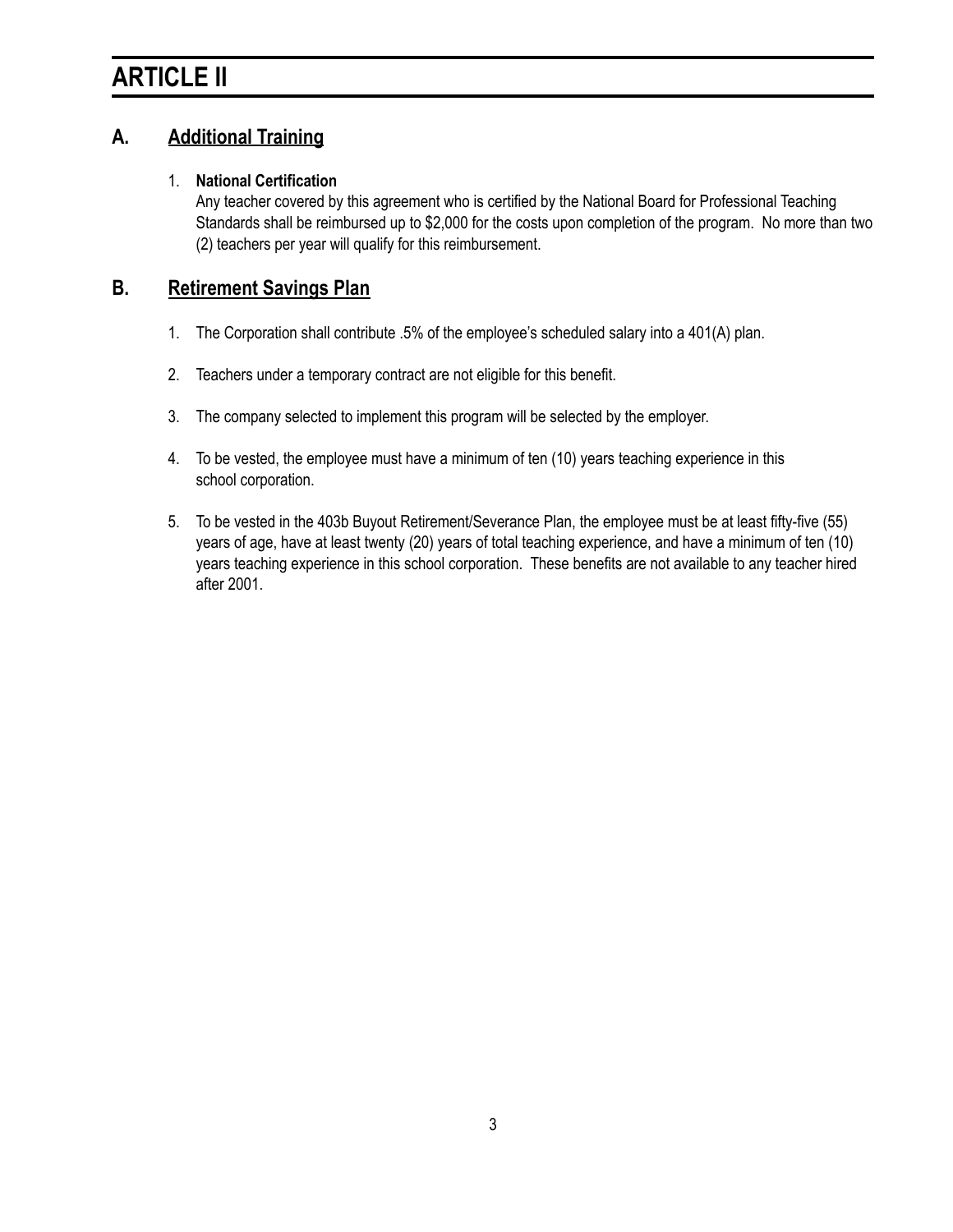### **ARTICLE III Salary and Wage Related Fringe Benefits**

#### **A. Health and Hospitalization Insurance**

The school employer will pay up to the following listed amounts annually toward the cost of hospital, surgical, and medical care type insurance for each full-time teacher employed under regular or temporary contract and enrolled in the school corporation's group plan effective January 01:

Any increase and or reduction in the premium above said Board's annual contribution shall be shared equally between the Board and teacher. Up to the amount specified will be paid to such insurance company or companies as is determined and selected solely by the school employer with said teacher paying not less than one dollar (\$1.00) annually. No change in the policy or benefits shall be made during the term of this contract.

Should both spouses, who are employed in a certified position, be entitled to participate in this insurance plan, such persons may elect to:

- A. enroll in two (2) separate single plans,
- B. enroll in one (1) family membership, or
- C. enroll in one (1) single plan and one (1) employee and child(ren) plan

#### **B. Life Insurance**

The school employer shall pay up to the amount specified below toward the cost of term life insurance in the amount of \$50,000 coverage per full-time teacher employed under regular or temporary contract and enrolled in the school corporation's group plan, with the teacher paying not less than one dollar (\$1.00).

Maximum school employer payment per teacher:

∙ up to \$130.00 in 2021-2022

#### **C. Supplemental Term Life Insurance**

Supplemental term life insurance will be available with the teacher paying the full cost of this coverage. The school employer and the Association will mutually agree upon the coverage provided and the insurance company.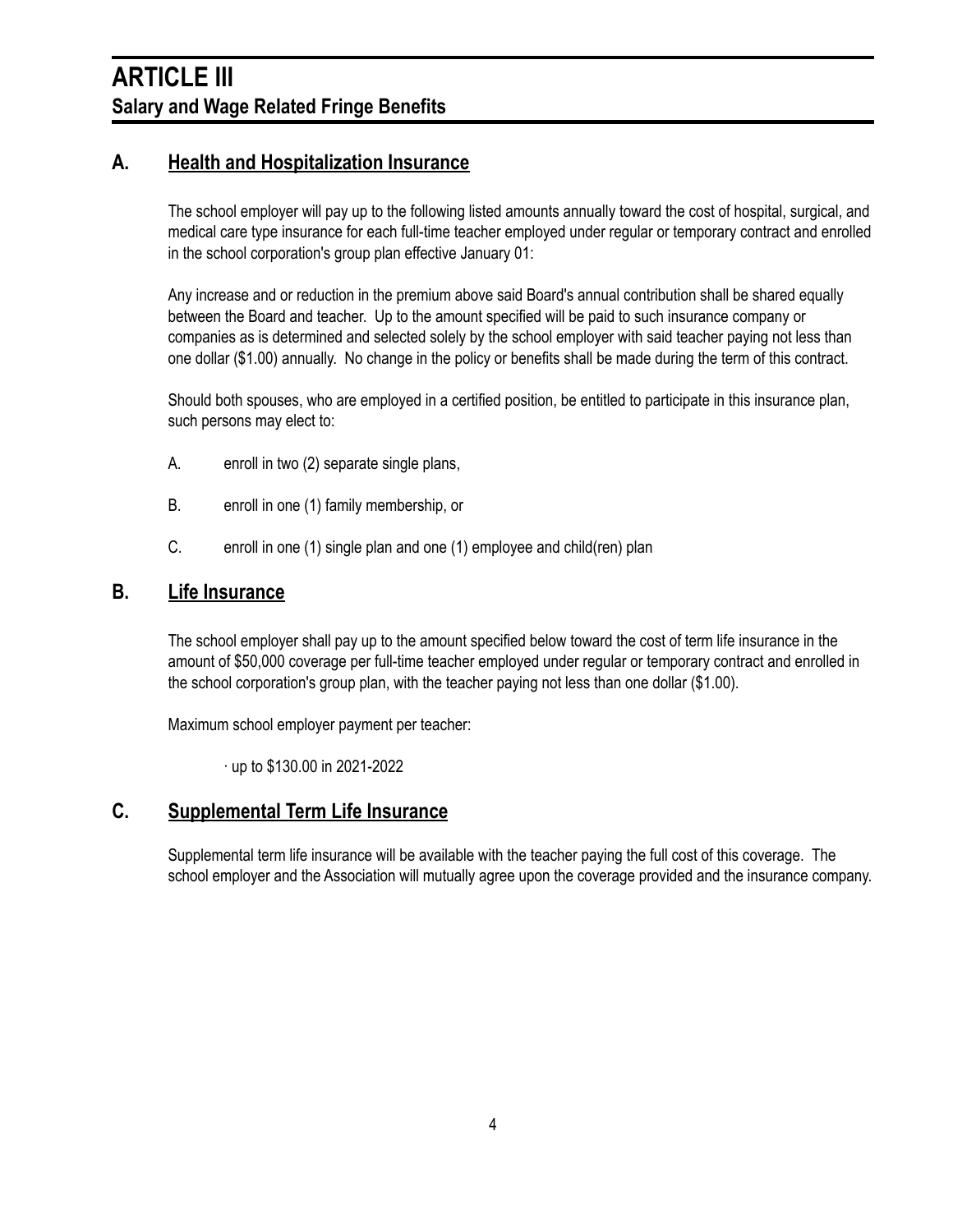#### **D. Long Term Disability Insurance**

The school employer shall pay up to the amount specified below toward the costs of a long-term disability insurance plan per full-time teacher employed under regular or temporary contract and enrolled in the school corporation's group plan, with the teacher paying not less than one dollar (\$1.00).

∙ up to \$280.00 in 2021-2022

The insurance company will be selected by the school employer. The school employer and the Association will mutually agree upon the coverage provided.

#### **E. Dental Insurance**

The school employer shall pay up to the amount specified below toward the costs of a dental insurance plan per full-time teacher employed under regular or temporary contract and enrolled in the school corporation's group plan, with the teacher paying not less than one dollar (\$1.00).

∙ up to \$1,295.00 in 2021-2022

The insurance company will be selected by the school employer. The school employer and the Association will mutually agree upon the coverage provided.

#### **F. Vision Insurance**

The school employer shall pay up to the amount specified below toward the costs of a vision insurance plan per full-time teacher employed under regular or temporary contract and enrolled in the school corporation's group plan, with the teacher paying not less than one dollar (\$1.00).

∙ up to \$530.00 in 2021-2022

The insurance company will be selected by the school employer. The school employer and the Association will mutually agree upon the coverage provided.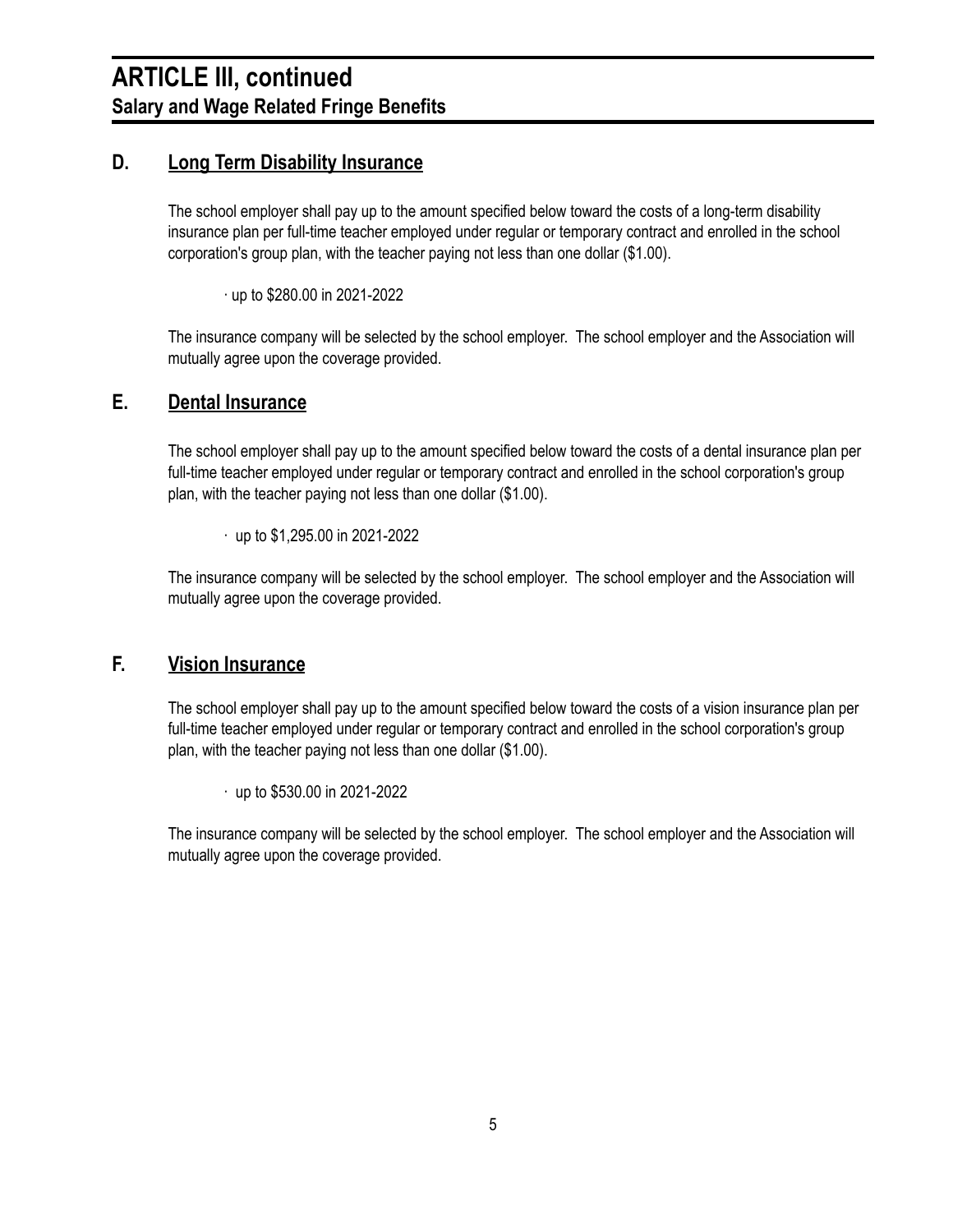#### **F. Vision Insurance (cont'd)**

#### **G. Section 125**

Effective January 01, 1996, an Internal Revenue Code Section 125 will be implemented for all employees. This program will be Part I, which includes premiums for health insurance, vision insurance, dental insurance, and term life insurance. Enrollment will be based on the "automatic method." This method requires forms only for those who waive participation in the plan. The employee must notify the employer prior to December 01 to waive participation. Changes in enrollment are limited to one time per year.

#### **H. Sick Days**

Each full-time teacher employed under regular or temporary contract shall be entitled to be absent from work on account of personal illness or quarantine for a total of eleven (11) days for first year employees and for all others, ten (10) days without loss of compensation. If in any one school year the teacher shall be absent for such illness or quarantine less than the prescribed number of days, the remaining days shall be accumulative to a total of 196 days, provided, however, that up to a total of twelve (12) sick leave days per year may also be used for illness of spouse, children, father, mother, legal guardian, brother, sister, father-in-law, mother-in-law, son-in-law, daughter-in-law, any member of the step family, grandchildren, grandparent or others living in the home with the employee, or for medical and dental appointments. A teacher employed under regular or temporary contract for only a portion of the school year shall be entitled to a proportionate number of days of sick leave, and unused days will be accumulative as specified herein. Verification of illness by a physician's statement may be required at the sole discretion of the school employer.

#### **I. Summer School Sick Days**

A teacher working during the summer on a supplemental contract will be allowed to be absent due to illness one (1) summer day per summer session. This leave will not count against a teacher's accumulated sick leave and if not used, will be added to the teacher's accumulated leave at the rate of one (1) summer school day equals one-half (1/2) day on the accumulated leave total.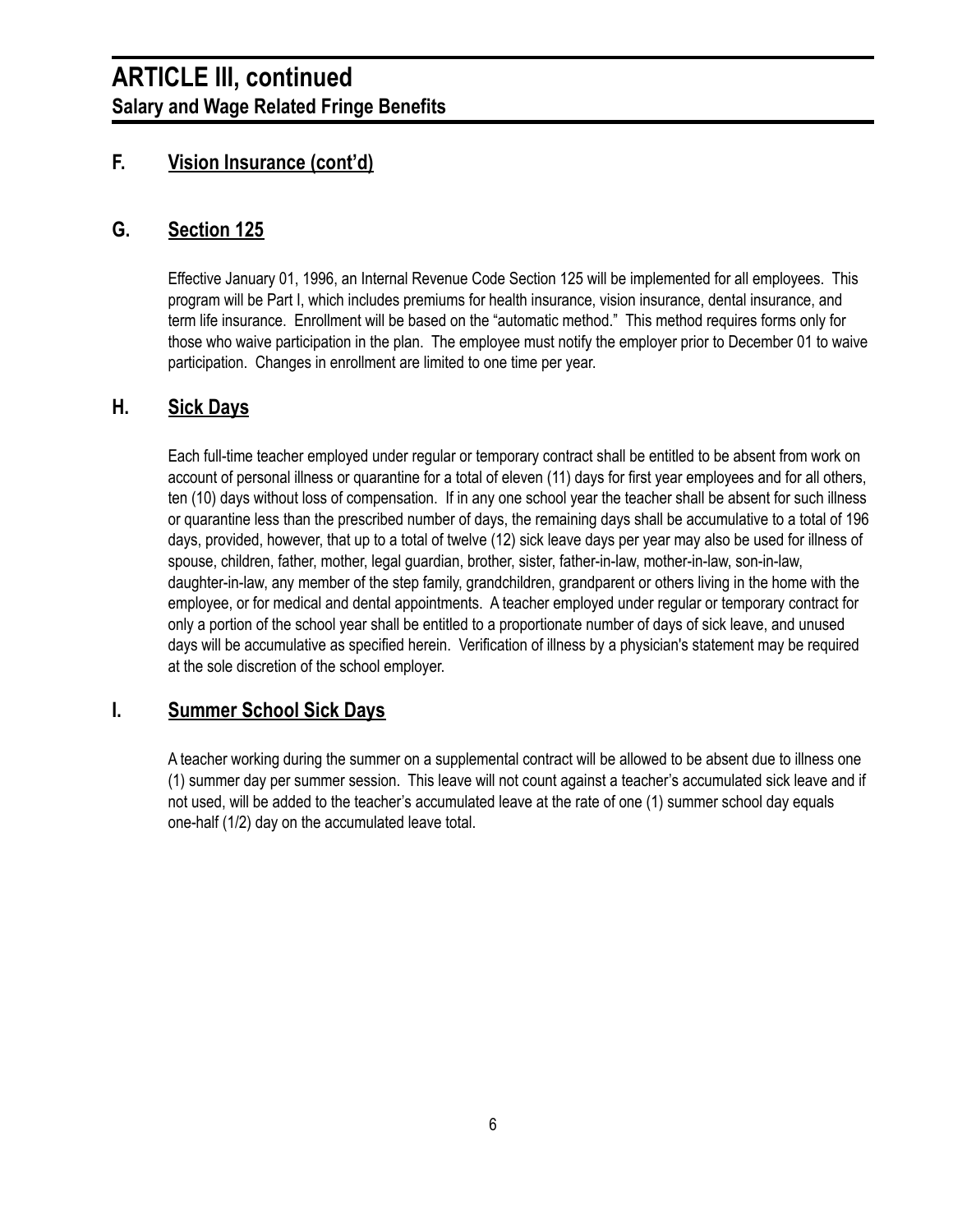#### **J. Personal Business Leave**

Each full-time teacher employed under regular or temporary contract shall be entitled to three (3) days of absence per school year without loss of pay for family emergency or for the transaction of personal business and/or the conduct of personal or civic affairs. If in any one school year the teacher shall be absent for reasons covered in this provision for fewer than three (3) days, the remaining days shall accumulate to a total of six (6) days. Days accumulated beyond six (6) shall be transferred to the teacher's accumulated sick leave. A teacher employed under regular or temporary contract for only a portion of the school year shall be entitled to only a proportionate number of personal leave days. On days immediately prior to or following vacation days, no more than three (3) staff members in any one building will be granted leave on the same date. The total granted district wide, on any one date immediately prior to or following vacation days, will not exceed fifteen (15) people.

#### **K. Bereavement Leave**

In the case of death in the immediate family of a full-time teacher or teacher's spouse employed under a regular, temporary, or supplemental service contract, the teacher shall be granted a bereavement leave of up to five (5) school days per occurrence for the purpose of attending the funeral, making necessary arrangements for the funeral, or serving as administrator/executor of the estate of a member of the teacher's immediate family. This leave shall begin on a date determined by the teacher; if the teacher needs to take leave days which are nonconsecutive, the leave shall end at the conclusion of the current school year. This leave will be approved provided that said burial rites do not occur during the time when said teacher is absent from assigned duties due to vacation, or leaves of absence, or sick leaves, or leaves for personal business, which may have been previously granted or approved by the school employer. (School holidays falling in this period shall be counted as school days.) "Immediate family" is interpreted as including only father, mother, legal guardian, brother, sister, husband, wife, child, father-in-law, mother-in-law, son-in-law, daughter-in-law, any member of the step family, grandparent, and grandchild. Any other relative who at the time of death was living as a member of the teacher's household will be considered as a member of the immediate family.

In the case of death of a family member as listed herein, not living in the household of the teacher, the full-time teacher is entitled to be absent up to the number of days indicated herein, provided, however, said teacher does attend in person the last burial rites of the said family member; that said burial rites occur while said teacher is performing duties as assigned by the school employer under a valid teacher's contract; and that said burial rites do not occur during the time when said teacher is absent from assigned duties due to vacation, or leaves of absence, or sick leave, or leaves for personal business, which may have been previously granted or approved by the school employer:

- **∙** Brother-in law or sister-in-law --- up to four (4) days;
- **∙** Uncle, aunt, first cousin, niece or nephew, grand-parent-in-law --- up to two (2) days
- **∙** Other family members or that of close friend(s) --- one (1) day
- **∙** Summer School Bereavement A teacher working during the summer on a supplemental contract will be allowed to be absent due to bereavement leave, one (1) summer day per session.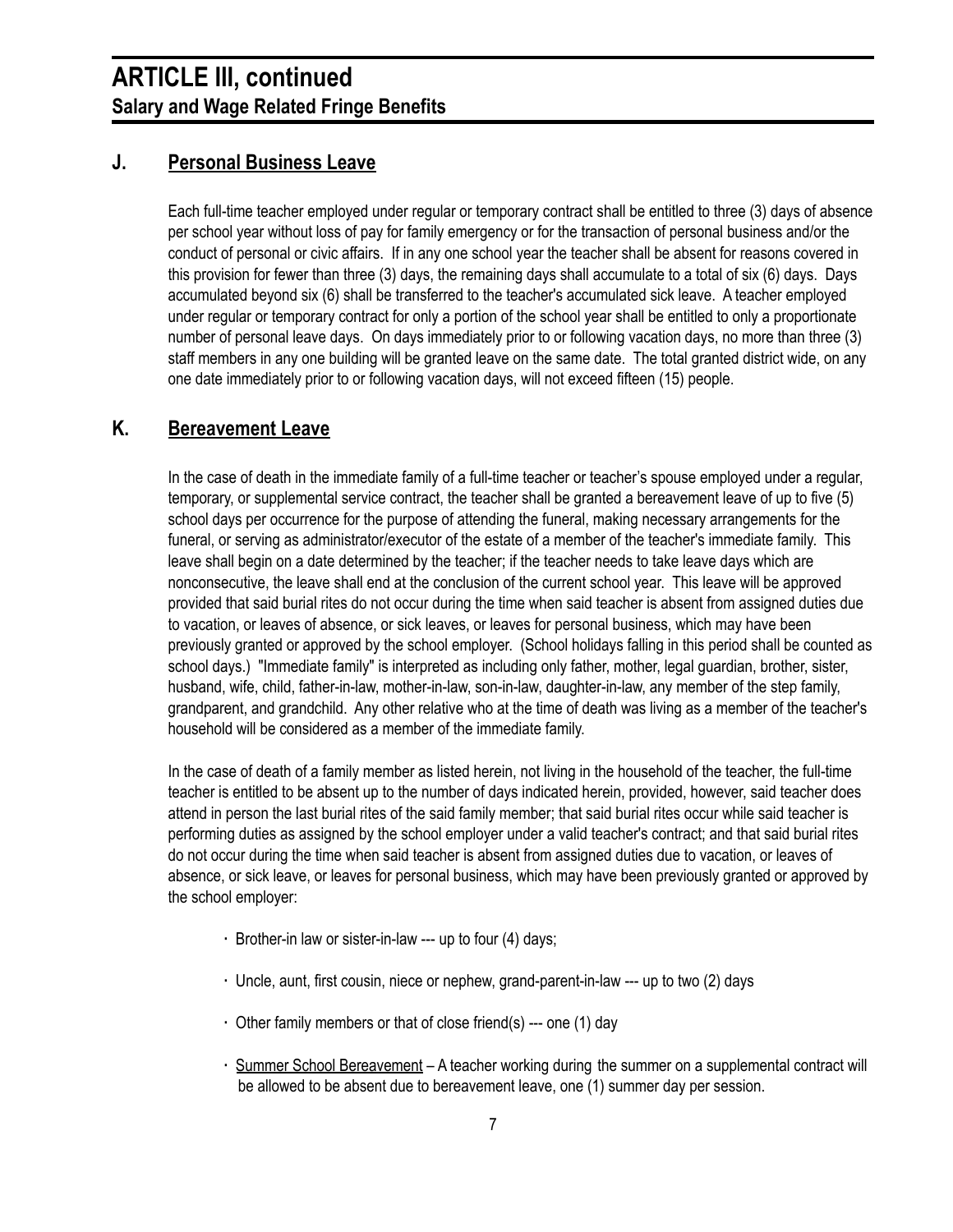#### **L. Jury and Witness Duty**

A teacher called for grand or petit jury duty shall, during the required period of absence from assigned duty by the school employer, be paid full regular salary less the total amount of per diem allowance earned by such teacher for jury duty.

During the term of a valid teacher's contract, leave with pay shall be granted to a teacher for the time necessary to testify in court proceedings, provided the teacher is called concerning the relating to their professional duties as an employee of Southern Hancock Schools.

#### **M. Maternity Leave**

Said teacher may elect to utilize, after the delivery, up to thirty (30) days of accumulated sick leave days under the provisions of this contract.

#### **N. Paternity Leave**

A male employee may use up to eight (8) family illness days, without loss of compensation, upon the birth of a child.

#### **O. Adoptive Leave**

A teacher who adopts a child is entitled to a leave of absence. Said teacher may utilize thirty (30) days of accumulated sick leave days under the provisions of this contract.

#### **P. Sick Leave Bank**

A voluntary sick leave bank shall be established whereby a certificated contracted school employee, who is absent from assigned duties due to personal illness and who has utilized all of his sick leave may petition a committee, as established herein, for sick leave days from the bank under the following conditions:

1. The number of accumulated sick days in the bank shall not exceed two hundred fifty (250) days, provided, however, that (a) a veteran teacher who is not a current member of the bank may become a member by contributing one (1) sick leave day to the bank not earlier than August 01 nor later than September 15 of any school year; and (b) a teacher who is newly hired in the school corporation shall have fifteen (15) days from the date of initial duty assignment, or until September 15 of any school year, whichever is later, during which time he may choose to participate in the bank by contributing one (1) sick leave day, even though such contribution by such veteran or newly hired teacher would cause an accumulation of days in excess of the maximum number specified herein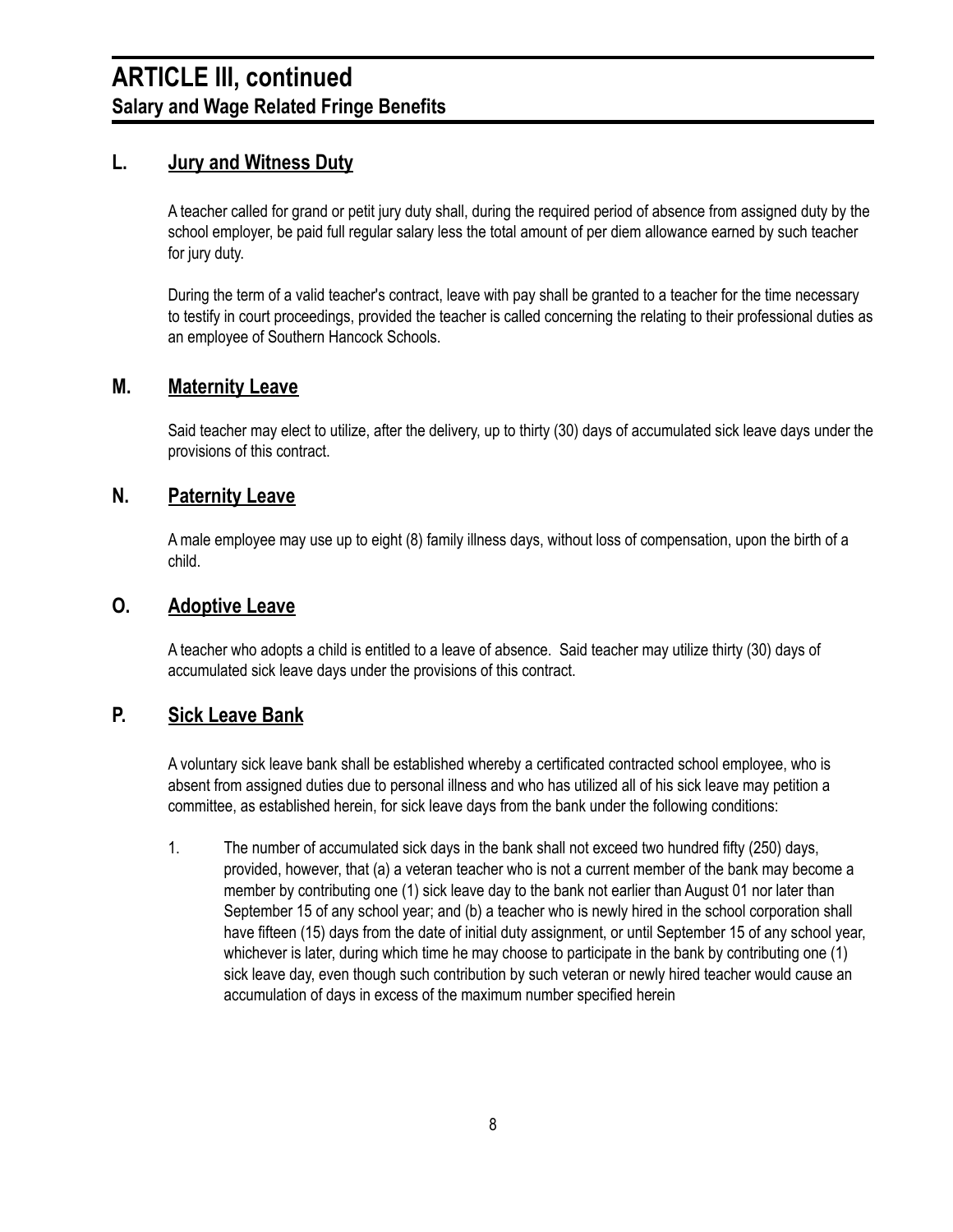#### **P. Sick Leave Bank, (cont'd)**

- 2. Said employees may be granted days from the bank under the following conditions:
	- a. He must have chosen to become a current member of and participate in such bank by contributing one (1) sick leave day to the bank not earlier than August 01 nor later than September 15 each year, such day contribution shall be non-returnable to the employee. However, in the event that the number of accumulated days in the bank at the beginning of a school year is of sufficient number that a contribution of one (1) sick leave day by all teachers who are current members of the bank would cause the maximum number of days specified herein above in Paragraph One to be exceeded, the current year's contribution by all such current members be suspended.
	- b. He must have utilized and exhausted all his own accumulated sick leave.
	- c. He must provide written certification from his physician substantiating his illness and certifying that his absence will continue during a period of at least ten (10) consecutive assigned duty days following the utilization and exhaustion of all said paid leave benefits as provided herein.
	- d. Written application must be made no later than ten (10) days after exhaustion of said paid leave benefits.
	- e. He must have been absent for at least one (1) day after exhaustion of said paid leave benefits.
	- f. Upon resumption of employment after using days from the bank, he shall repay the number of days owed to the bank (number of days borrowed minus number of days contributed) at the rate of three (3) sick leave days per year, plus he shall continue to contribute this one (1) day per year as provided herein above in Paragraph 2(a).
	- g. A recipient who leaves the employment of Community School Corporation of Southern Hancock County and still owes days to the sick bank, must transfer any accumulated sick leave days and/or personal leave days to the bank as payment towards the loan. If the days are insufficient to cover the number of days owed the bank, the corporation will deduct the costs of days not paid, from the recipient's remaining pay. If there is no pay remaining, the corporation will bill the teacher for the balance due.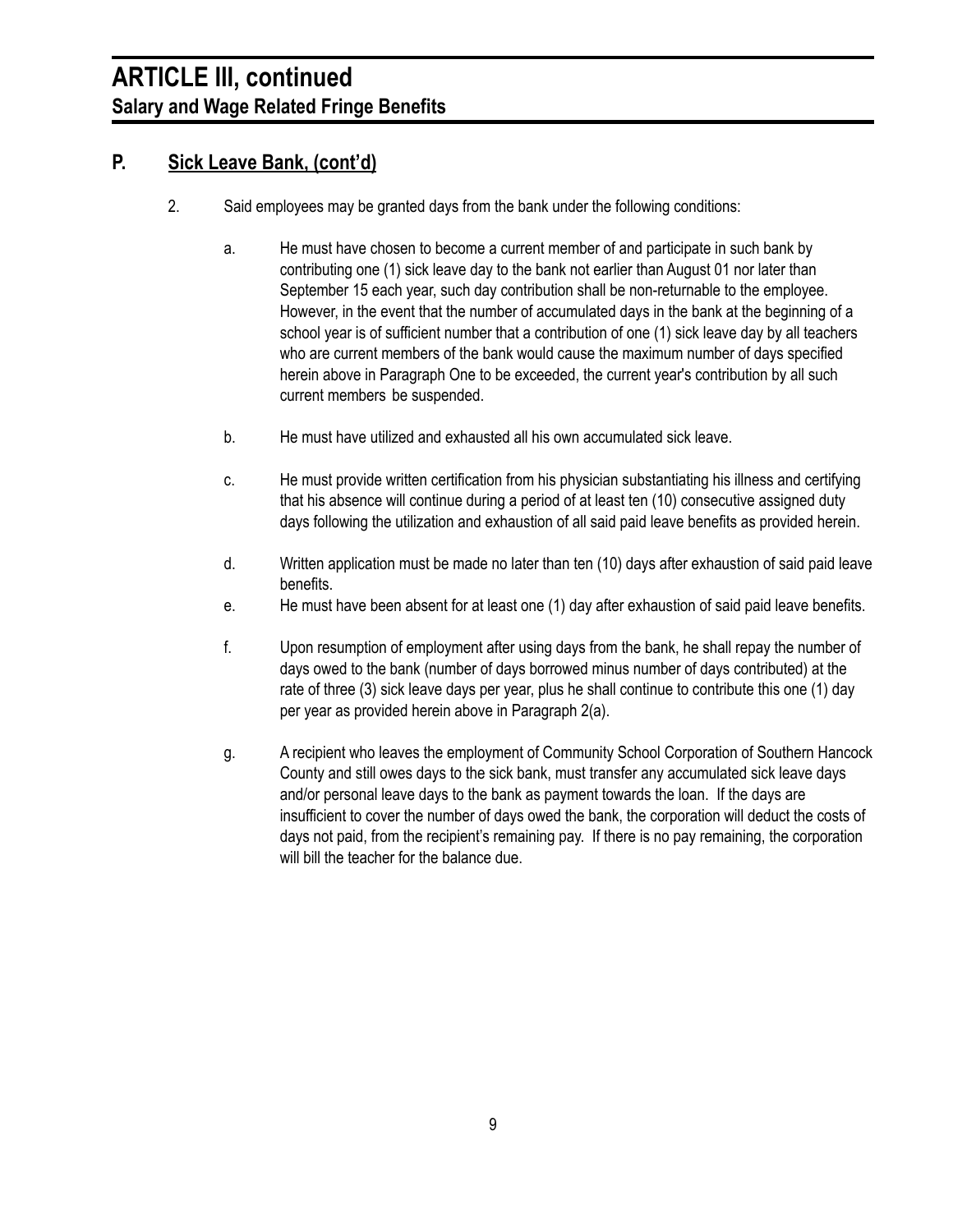#### **P. Sick Leave Bank, (cont'd)**

- h. In the event of death or permanent disability of the recipient, repayment shall be waived.
- 3. Any days granted by the committee to an individual shall terminate effective the earliest date as hereinafter provided:
	- a. The day after the last day of the term of employment for the school year, or
	- b. The day after the last day of allotted number of days granted by the committee, or
	- c. The first day of return to employment subsequent to the granting of days by the committee.
- 4. Any employee that has been granted days from the Sick Leave Bank will not be eligible to reapply for additional days until all of the borrowed days have been repaid.
- 5. A waiver for eligibility for sick leave prior to having repaid the borrowed days will be considered by the committee in instances where the illness or injury is life-threatening, requiring extended hospitalization, or intensive medical intervention.

#### **Q. Continuation of Group Insurance**

If allowed by the insurance carrier, a teacher who has attained the age of 55, has at least twenty (20) years of total teaching experience and has at least ten (10) years of teaching service in this school corporation, and who permanently retires from teaching while in service in this school corporation, may choose to continue in the school corporation's group medical, dental, vision, and/or term life insurance program provided the teacher remits full, total monthly premiums to the school corporation's business office prior to the due date of each month. Such teacher's participation as a member of said group program shall be terminated upon his/her attaining the age eligible for Medicare.

#### **R. Association Leave Days**

The Association shall be granted a total of four (4) days annually to perform work of the Association on matters of educational concern.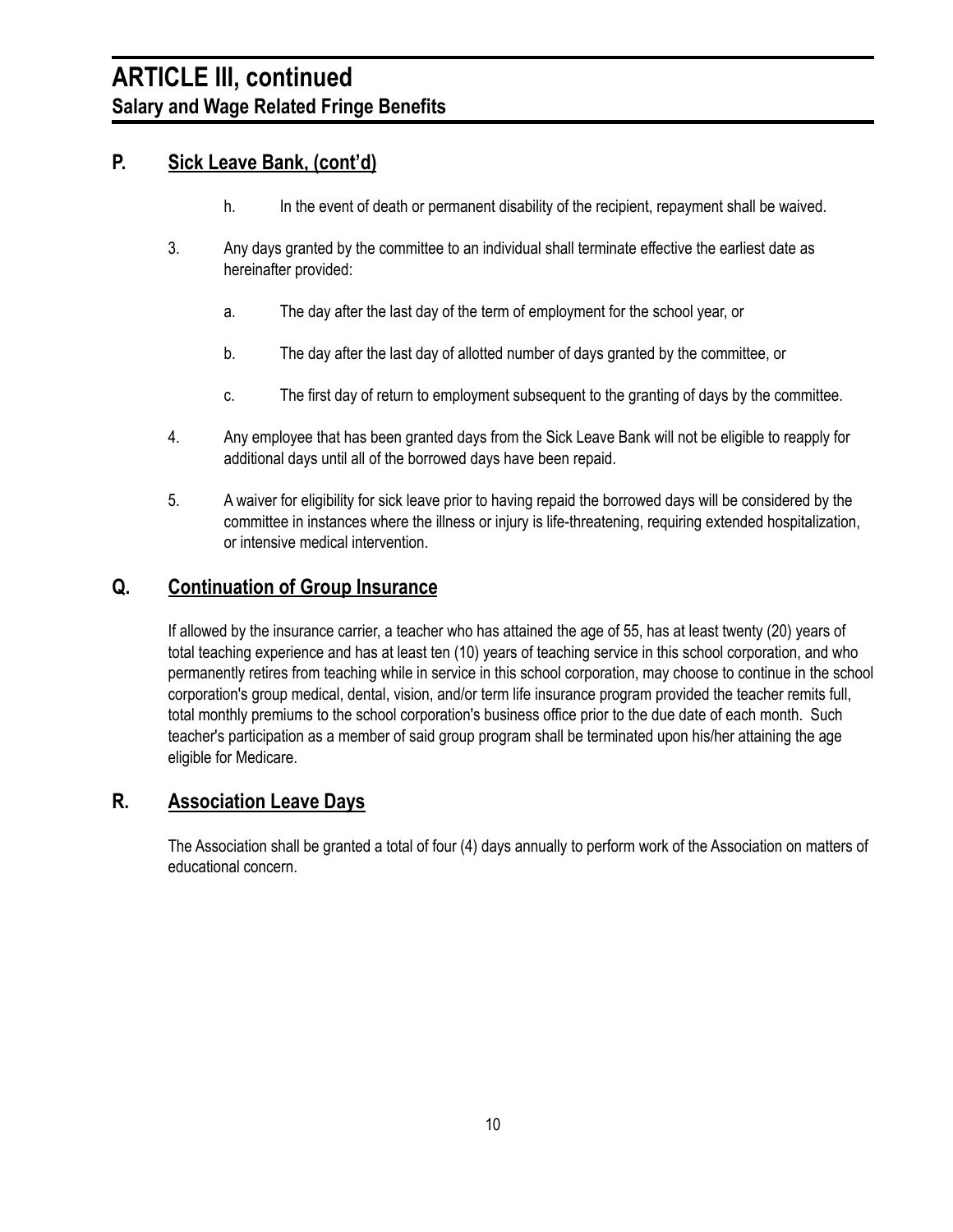### **ARTICLE IV Terms and General Provisions**

This Contract shall be effective as of July 1, 2021, and shall continue in effect through June 30, 2022.

The parties agree that the effective date of certain schedules and benefits contained in Article III and Article V, if different than the effective date of this Contract, shall be as provided and stated on said benefits individually.

This Contract supersedes and cancels all previous contracts or agreements, verbal or written or based on alleged past practices, between the school employer and the Association, and constitutes the entire agreement between the parties. All bargainable issues have been discussed during the bargaining leading to this Contract, and no additional bargaining on said issues will be conducted on any item, whether contained herein or not, during the life of this Contract, unless the parties, by supplemental written agreement hereto, agree to conduct additional bargaining on said issues.

If any Article or Section of this Contract or of any rider thereto shall be held invalid by operation of law or by any tribunal or competent jurisdiction, or if compliance with or enforcement of any Article or Section should be restrained by such tribunal pending a final determination as to its validity, the remainder of this Contract and of any rider thereto, or the application of such Article or Section to persons or circumstances other than those as to which it has been held invalid or as to which compliance with or enforcement of has been restrained, shall not be affected thereby.

Certificated school employees shall have the right to form, join, or assist employee organizations, to participate in collective bargaining with the school employer through representatives of their own choosing and to engage in other activities, individually or in concert for the purpose of establishing, maintaining, or improving salaries, wages, hours, salary and wage related fringe benefits and other matters as defined in PL 217, Sections 4 and 5.

The school employer construes and the Association recognizes the specific provisions of this Contract as constituting limitations and being the only limitations upon the school employer's right, power, authority, duties and responsibilities to manage and direct the operation and activities of this school corporation to the full extent authorized by law.

This Contract is made and entered into at New Palestine, Indiana, on this 9th day of November 2020, by and between the Board of School Trustees of the Community School Corporation of Southern Hancock County, County of Hancock, State of Indiana, party of the first part, heretofore referred to as the "school employer", and the New Palestine Classroom Teachers Association, party of the second part, heretofore referred to as the "Association".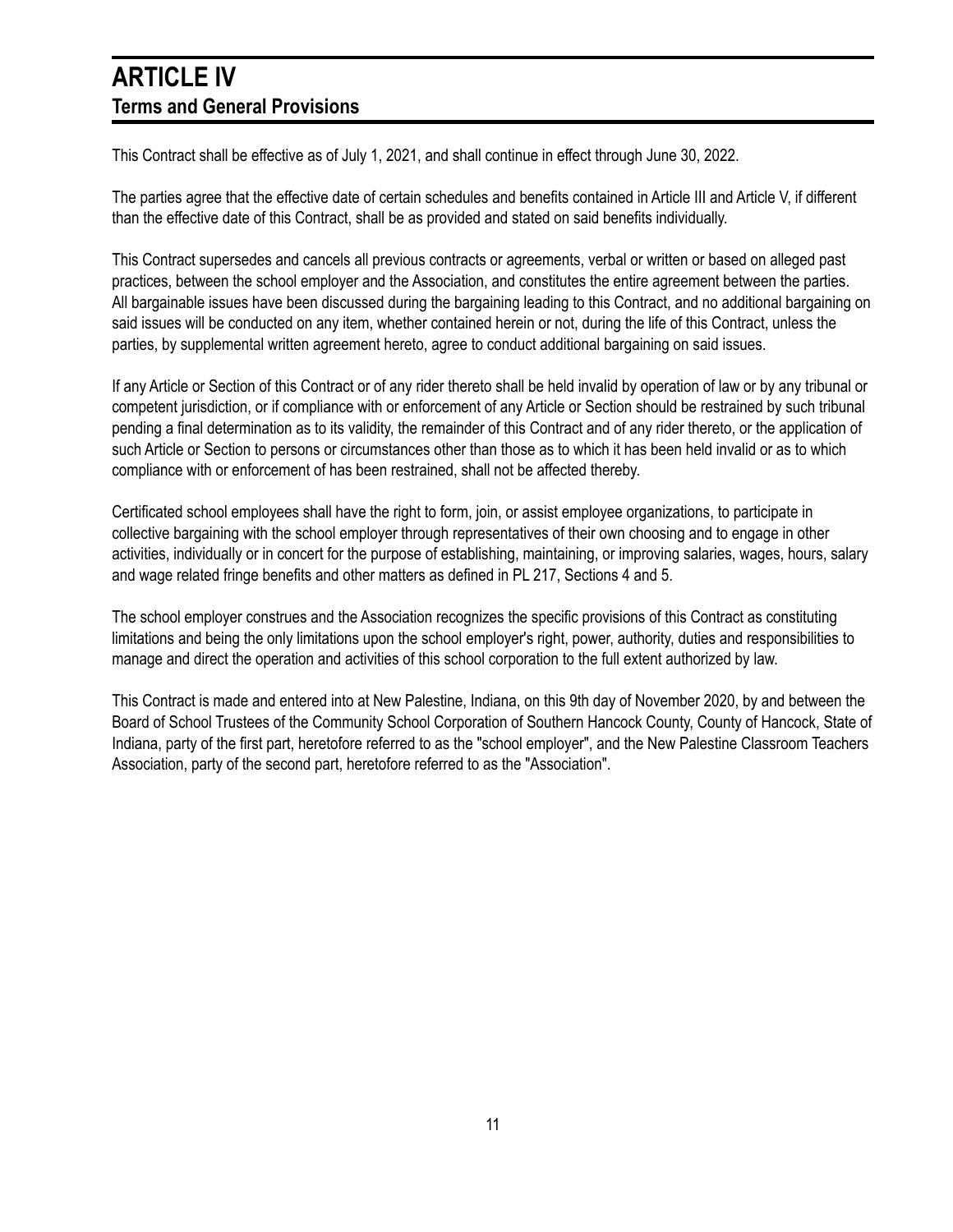#### ATTESTATION

The undersigned attest to the following:

- 1. A public hearing was held in compliance with I.C. 20-29-6-1 (b) on 9-14-2021, and electronic participation from parties and/or public was not permitted; and
- 2. A public meeting in compliance with I.C. 20-29-6-19 was held on 10-25-2021, to discuss the tentative agreement and electronic participation from the governing body and/or public was not permitted.

This Contract is so attested to by the parties whose signatures appear below:

Board of School Trustees of the Community School Corporation of Southern Hancock County

President, Board of School Trustees, Brian McKinney

Secretary, Board of School Trustees, Dr. Matt Ackerman

Chief Negotiator of the School Employer's Negotiating Team, Robert L. Yoder

New Palestine Classroom Teachers Association

President, Classroom Teachers Association, Kent Gish

Chief Negotiator of the Association, Kent Gish

Team Members: Team Members:

Dr. Lisa Lantrip Sarah Gizzi

Stephanie Benson Douglas Brinker Cathy Purciful Justin Sass Kristie Satterfield Nancy Workman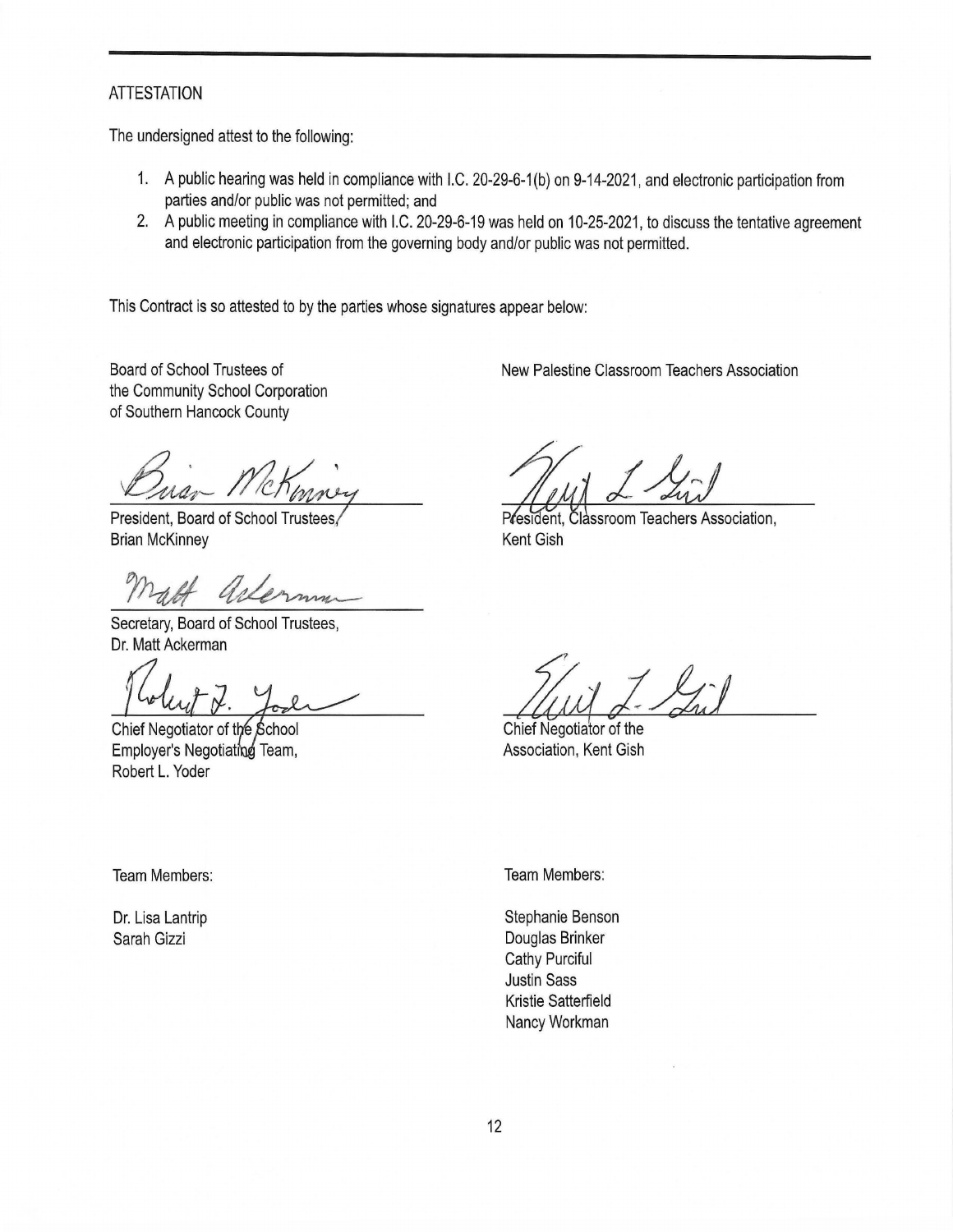### **COMMUNITY SCHOOL CORPORATION OF SOUTHERN HANCOCK COUNTY Compensation Model**

There will be two factors relating to compensation for teachers employed at the Community School Corporation of Southern Hancock County.

#### **1. Experience – Maximum .33 points**

Experience: .33 points for completed year of teaching. Teacher must have 120 days of service to count as a year. (TRF requirement)

**Maximum** .33 points

#### **2. Evaluation Results – Maximum .67 points**

A teacher with an evaluation rating of effective or highly effective will receive .67 points.

- $\triangleright$  Any teacher having an evaluation result of "Improvement Necessary" or "Ineffective" will receive no raise.
- $\triangleright$  Any teacher employed on less than a full time basis (1 FTE) shall receive compensation for the two factors of the compensation model on a prorated basis, in proportion to the percentage of one full time equivalent (1 FTE) for which the teacher is employed.
- $\triangleright$  The base salaries of teachers is set forth in Appendix A.
- $\triangleright$  The salary increase awarded to teachers using the performance factors set forth above will be added to their base salaries unless the teacher has reached the maximum base salary of \$82,400. Those teachers who have reached this maximum base salary limit will receive the salary increase of \$1,600.00.
- $\geq$  Teachers receiving a salary increase based on performance factors will not exceed the maximum of \$84,000.

The amount of Education Fund dollars available for teacher salary increase under the compensation model for 2021-2022 contract is \$575,000.00.

#### Redistribution Language

Funds otherwise allocated for teachers rated ineffective or improvement necessary will be equally distributed to all teachers rated effective or highly effective as a base salary increase.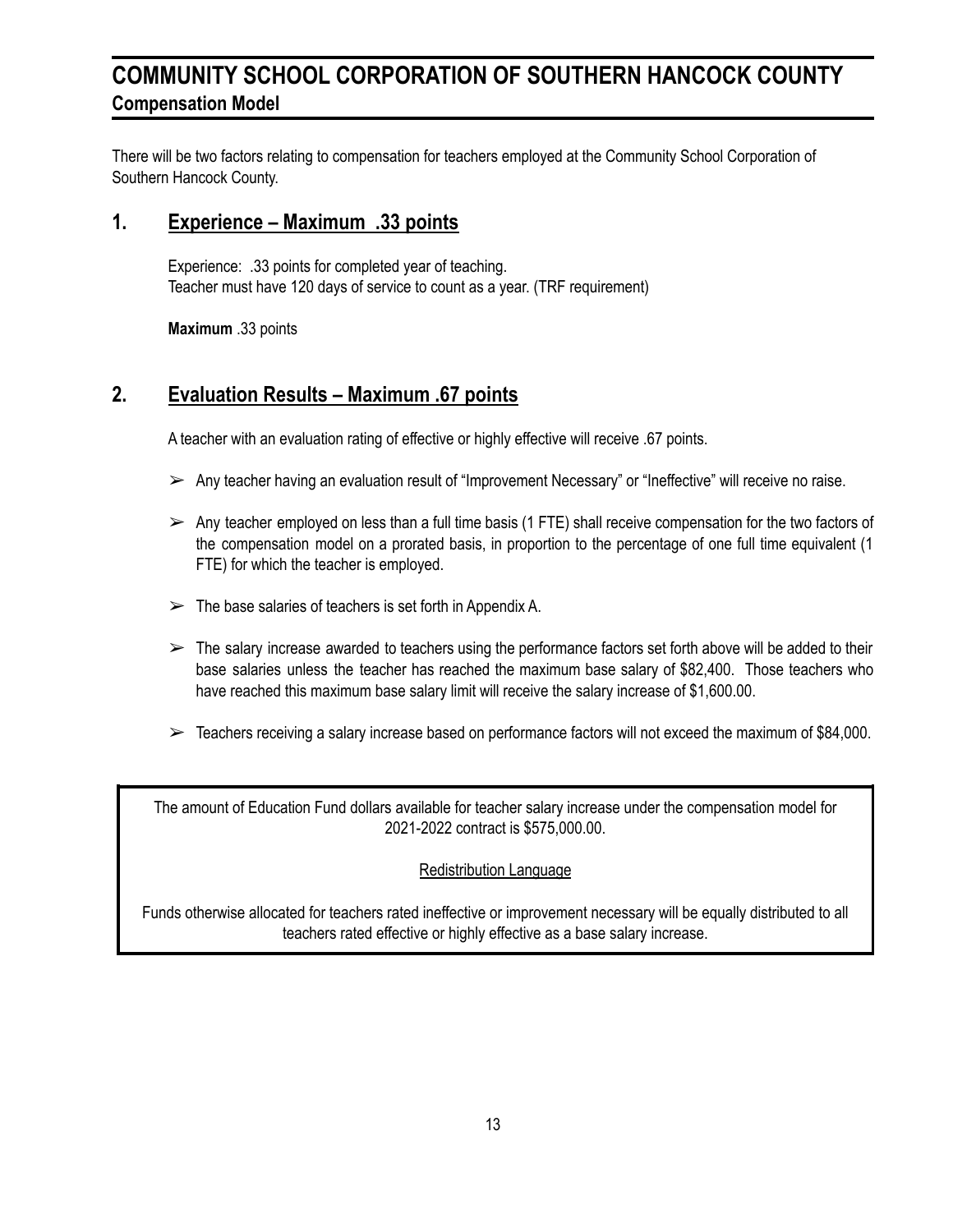### **COMMUNITY SCHOOL CORPORATION OF SOUTHERN HANCOCK COUNTY Compensation Model Example**

| Step 1: Factors Used to Determine Salary Increase |                                   |                       |                                                                                      |  |  |  |  |
|---------------------------------------------------|-----------------------------------|-----------------------|--------------------------------------------------------------------------------------|--|--|--|--|
| Factors                                           |                                   | <b>Maximum Points</b> | Requirement                                                                          |  |  |  |  |
|                                                   | Experience<br>Years of Experience | 0.33                  | Must serve a minimum of 120 days<br>(ISTRF requirement)                              |  |  |  |  |
| Ⅱ.                                                | Evaluation Rating*                | 0.67                  | Evaluation rating of effective or highly<br>effective (required for salary increase) |  |  |  |  |
|                                                   | <b>Total Maximum</b>              | 1.00 point            |                                                                                      |  |  |  |  |

#### **Compensation Scenarios**

Teacher A: Provides 120 days or more of instruction, has B.S., receives effective rating on evaluation Teacher E: Provides less than 120 days of instruction, has B.S., receives effective rating on evaluation

| <b>Step 2: Calculation of Total Factor</b> |           |           |                     |  |  |  |  |
|--------------------------------------------|-----------|-----------|---------------------|--|--|--|--|
| Sub-Factors                                | Teacher A | Teacher E | <b>Total Factor</b> |  |  |  |  |
| Years of Experience                        | 0.33      | 0.00      |                     |  |  |  |  |
| <b>Evaluation Rating</b>                   | 0.67      | 0.67      |                     |  |  |  |  |
| <b>Total Sub-Factor Values</b>             | 1.00      | 0.67      | 1.67                |  |  |  |  |

#### **Step 3: Amount of General Fund Dollars Available for Teacher Salary Increase**

\$3,000

| Step 4: Individual Teacher Compensation Increase |            |                    |                     |          |                 |              |                              |          |                                     |
|--------------------------------------------------|------------|--------------------|---------------------|----------|-----------------|--------------|------------------------------|----------|-------------------------------------|
|                                                  | Sub Factor | $\frac{1}{\sigma}$ | <b>Total Factor</b> | $=$      | $\frac{0}{0}$   | $\mathbf{x}$ | General Fund \$<br>Available | $\equiv$ | Increase<br>(round to whole dollar) |
| Teacher A                                        | 1.00       | $\div$             | 1.67                | $\equiv$ | 0.5988 (59.88%) | X            | \$3,000.00                   | $\equiv$ | \$1,996.00                          |
| Teacher E                                        | 0.67       | $\div$             | 1.67                | $\equiv$ | 0.4012(40.12%)  | X            | \$3,000.00                   | $\equiv$ | \$1,204.00                          |
| <b>Total</b>                                     |            |                    |                     |          | \$3,000.00      |              |                              |          |                                     |

\*Evaluation rating of effective or highly effective is required to receive a salary increase.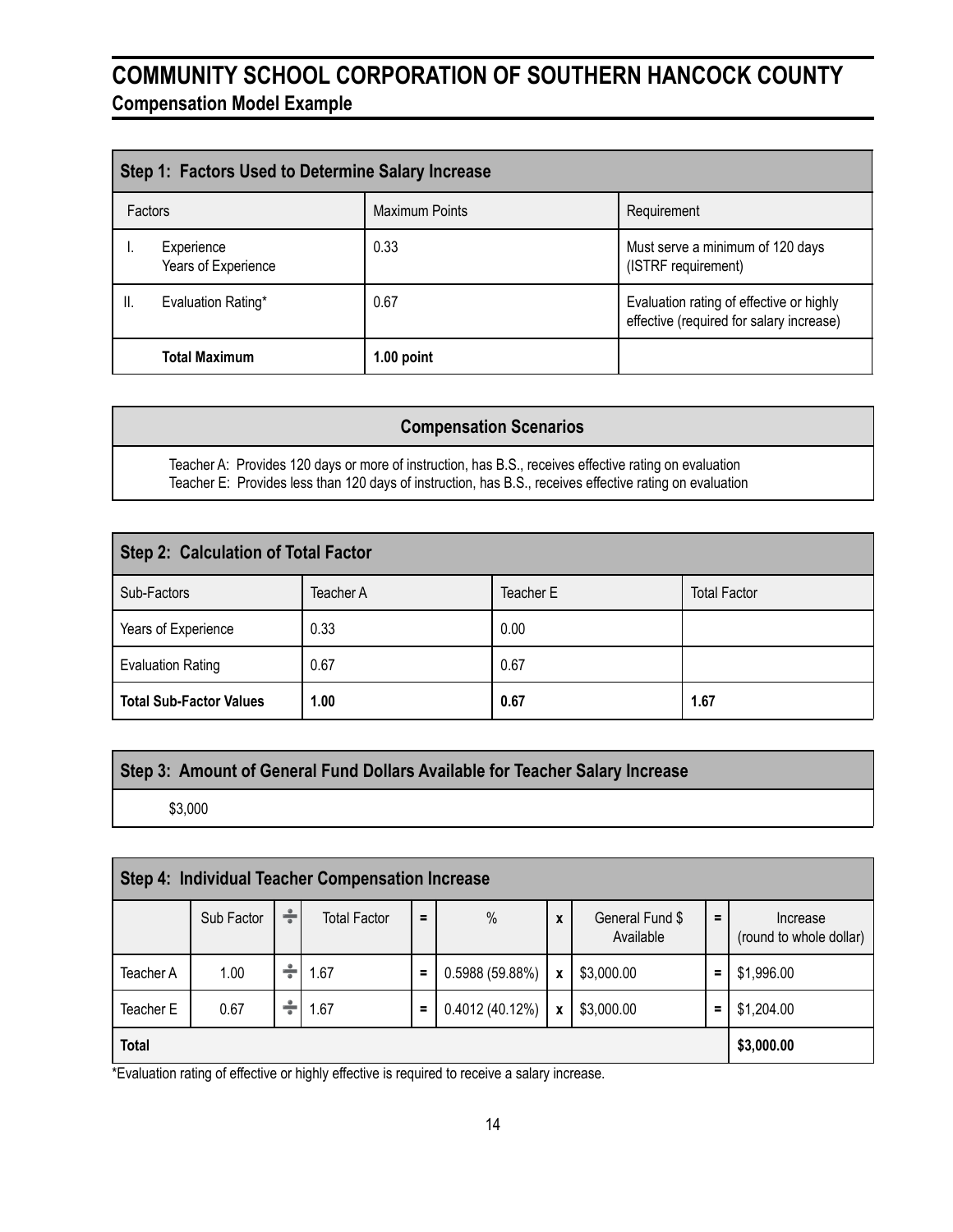### **COMMUNITY SCHOOL CORPORATION OF SOUTHERN HANCOCK COUNTY Appendix A**

#### **BASE SALARY SCHEDULE 2021-2022**

(183 days - Informational Purposes Only)

| Years Exp. | <b>B.S.</b> | M.S.     |
|------------|-------------|----------|
|            | \$48,000    | \$51,000 |

#### **SALARY RANGE**

\$45,800 - \$82,400

(Prior to any increased negotiations in this contract.)

#### **New Hire Salary Provision**

The Superintendent shall reserve the right to place employees at appropriate salary levels within the range, in the best interest of the school corporation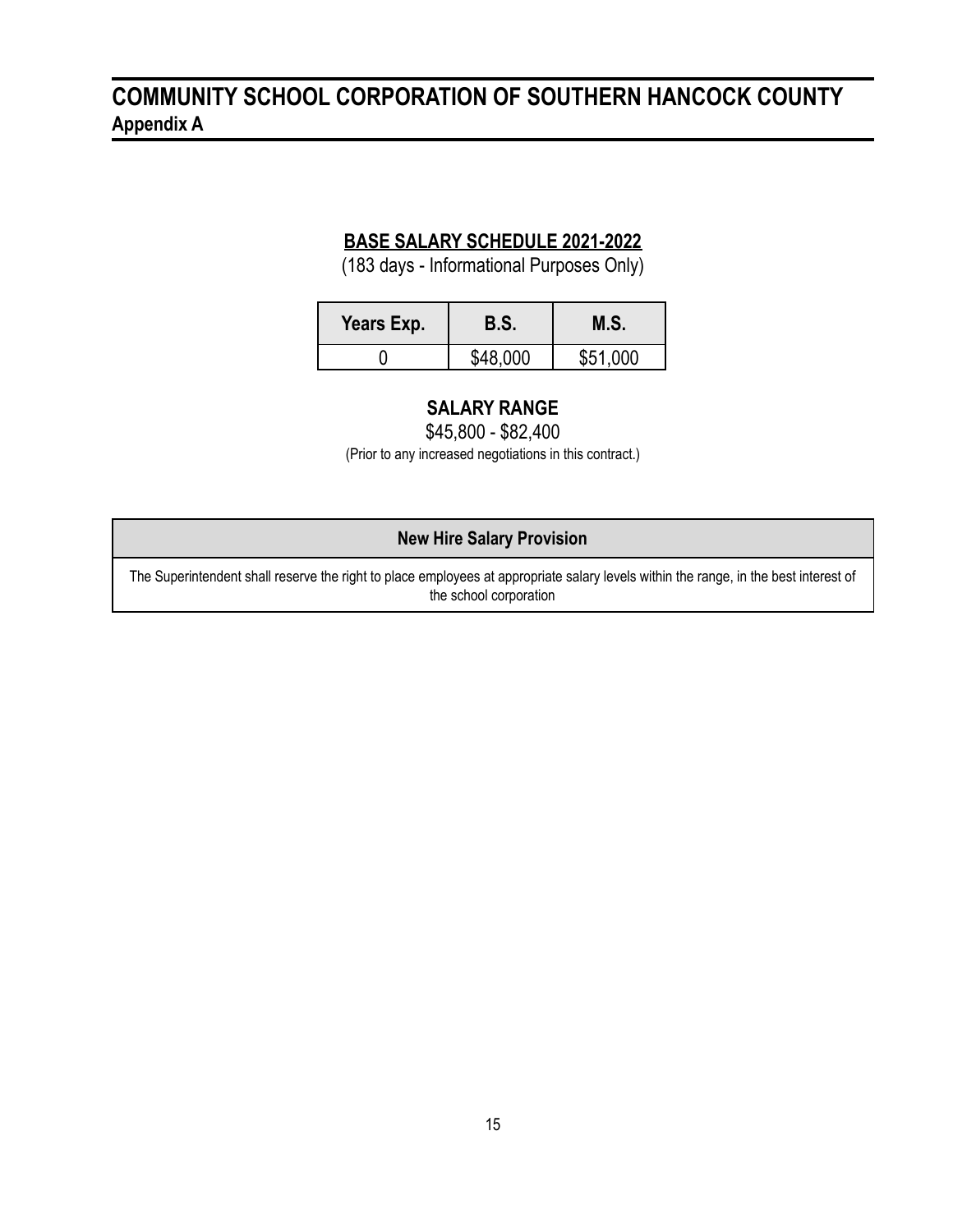### **COMMUNITY SCHOOL CORPORATION OF SOUTHERN HANCOCK COUNTY Appendix B**

#### **EXTRACURRICULAR PAY SCHEDULE**

Teachers, if assigned to the extra duty positions as determined solely by the school employer and further provided herein, shall be paid in addition to their basic salaries the amount or amounts stipulated herein for services as designated by the school employer. The stipend provided herein includes pay for services rendered before school starts, during vacation periods, and after school closes, according to the assignment of the school employer.

A teacher's appointment to an extra duty assignment(s) shall be on a year-to-year basis at the sole discretion of the school employer. The following sentence was not bargained and is included here for informational purposes only. A teacher may request to be relieved of an extracurricular assignment, and the school employer will make every effort to find a replacement.

| <b>SPORT/ACTIVITY</b>  | <b>POSITION</b>                   | 2020-21 |
|------------------------|-----------------------------------|---------|
| <b>ATHLETICS, BOYS</b> |                                   |         |
| Baseball:              | Varsity Coach                     | 6,000   |
|                        | Varsity Assistant Coach           | 2,527   |
|                        | JV Head Coach                     | 1,800   |
|                        | Freshman Coach                    | 1,200   |
|                        | 8 <sup>th</sup> Grade Coach       | 1,722   |
|                        | 7 <sup>th</sup> Grade Coach       | 1,722   |
|                        |                                   |         |
| Basketball:            | Varsity Coach                     | 12,200  |
|                        | Varsity Asst. Coach               | 2,200   |
|                        | Reserve Coach                     | 4,394   |
|                        | Freshman Coach                    | 1,200   |
|                        | 8 <sup>th</sup> Grade Coach       | 2,782   |
|                        | 7 <sup>th</sup> Grade Coach       | 2,782   |
|                        | 8 <sup>th</sup> Grade Asst. Coach | 1,001   |
|                        | 7 <sup>th</sup> Grade Asst. Coach | 1,001   |
|                        |                                   |         |
| Football:              | Varsity Coach                     | 12,200  |
|                        | Assistant Coach, 4 *              | 3,950   |
|                        | JV Head Coach                     | 1,800   |
|                        | Freshman Coach                    | 1,200   |
|                        | 8 <sup>th</sup> Grade Coach       | 2,782   |
|                        | 7 <sup>th</sup> Grade Coach       | 2,782   |
|                        | Junior High Asst. Coach, 2 *      | 1,200   |
|                        |                                   |         |
| Golf:                  | <b>Varsity Coach</b>              | 3,600   |
|                        | Junior High Coach                 | 1,606   |
|                        |                                   |         |
| Soccer:                | <b>Varsity Coach</b>              | 4,800   |
|                        | Varsity Asst. Coach               | 2,343   |
|                        | Boys and Girls Asst. Coach        | 1,200   |
|                        | Junior High Coach                 | 1,606   |
| Tennis:                | <b>Varsity Coach</b>              | 4,000   |
|                        | JV Coach                          | 1,500   |
|                        | Junior High Coach                 | 1,606   |
|                        | Junior High Assistant Coach       | 800     |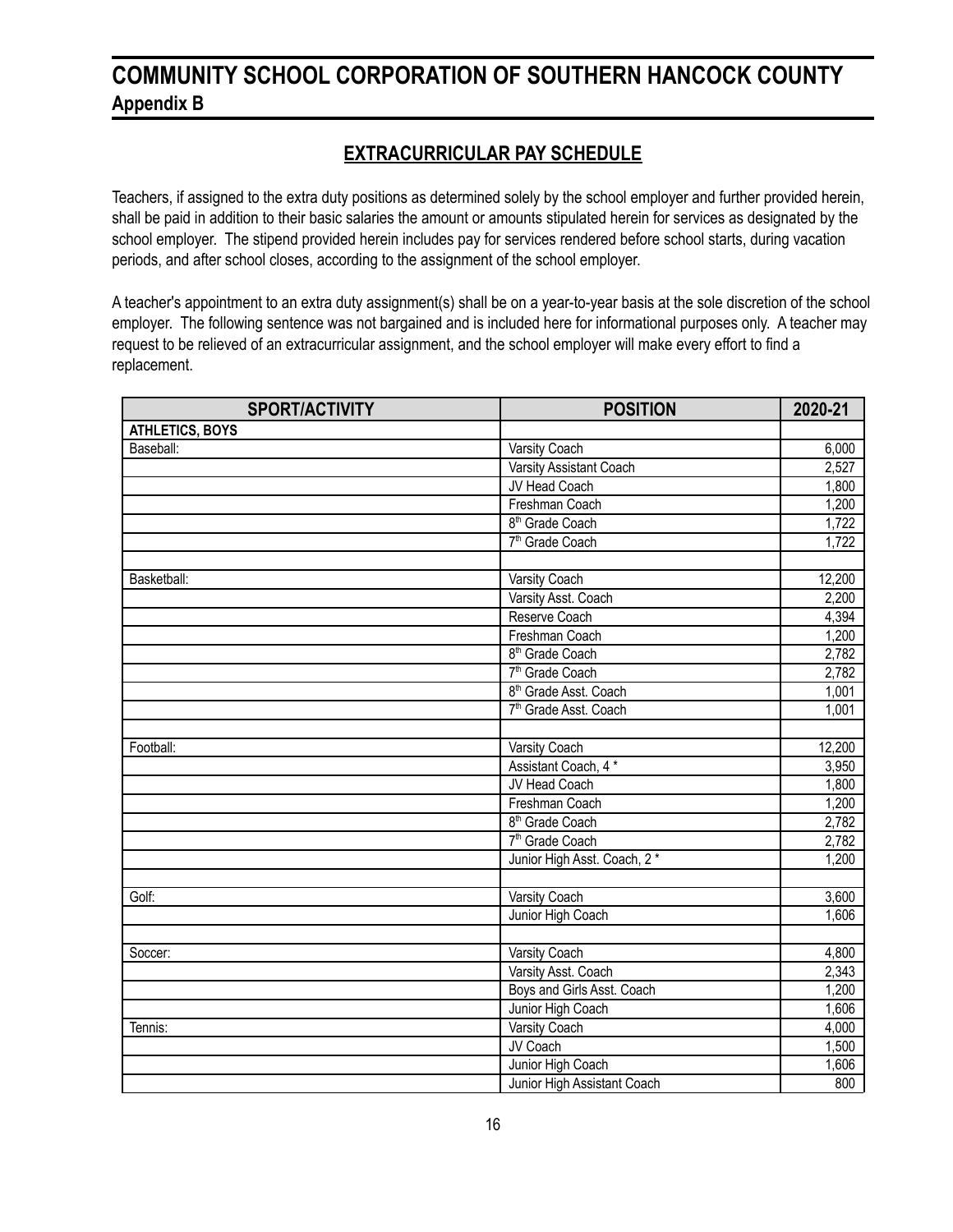| <b>SPORT/ACTIVITY</b>   | <b>POSITION</b>                   | 2020-21 |
|-------------------------|-----------------------------------|---------|
| Track:                  | Head Boys Coach                   | 3,500   |
|                         | Boys & Girls Assistant Coach      | 2,600   |
|                         | Boys Assistant Coach              | 1,200   |
|                         | Junior High Coach                 | 1,722   |
|                         | Junior High Assistant Coach       | 800     |
|                         |                                   |         |
| Wrestling:              | Varsity Coach                     | 6,000   |
|                         | Varsity Asst. Coach               | 2,827   |
|                         | JV Head Coach                     | 1,800   |
|                         | Junior High Coach                 | 1,978   |
|                         | Junior High Assistant Coach       | 800     |
| <b>ATHLETICS, GIRLS</b> |                                   |         |
| Basketball:             | Varsity Coach                     | 12,200  |
|                         | Varsity Asst. Coach               | 2,200   |
|                         | Reserve Coach                     | 4,394   |
|                         | Freshman Coach                    | 1,200   |
|                         | 8 <sup>th</sup> Grade Coach       | 2,782   |
|                         | 7 <sup>th</sup> Grade Coach       | 2,782   |
|                         | 8 <sup>th</sup> Grade Asst. Coach | 1,001   |
|                         | 7 <sup>th</sup> Grade Asst. Coach | 1,001   |
|                         |                                   |         |
| Golf:                   | Varsity Coach                     | 3,600   |
|                         | Junior High Coach                 | 1,606   |
|                         |                                   |         |
| Gymnastics:             | Varsity Coach                     | 3,500   |
|                         |                                   |         |
| Soccer:                 | Varsity Coach                     | 4,800   |
|                         | Reserve Coach                     | 2,343   |
|                         | Junior High Coach                 | 1,606   |
|                         |                                   |         |
| Softball:               | Varsity Coach                     | 6,000   |
|                         | Varsity Asst. Coach               | 2,527   |
|                         | JV Head Coach                     | 1,800   |
|                         | 8 <sup>th</sup> Grade Coach       | 1,722   |
|                         | 7 <sup>th</sup> Grade Coach       | 1,722   |
|                         |                                   |         |
| Tennis:                 | Varsity Coach                     | 4,000   |
|                         | JV Coach                          | 1,500   |
|                         | Junior High Coach                 | 1,606   |
|                         | Junior High Assistant Coach       | 800     |
|                         |                                   |         |
| Track:                  | Head Girls Coach                  | 3,500   |
|                         | Girls Assistant Coach             | 1,200   |
|                         | Junior High Coach                 | 1,722   |
|                         | Junior High Assistant Coach       | 800     |
| Volleyball:             | Varsity Coach                     | 5,200   |
|                         | Varsity Asst. Coach               | 2,371   |
|                         | JV Head Coach                     | 1,800   |
|                         | Freshman Coach                    | 1,200   |
|                         | 8th Grade Coach                   | 1,918   |
|                         | 7th Grade Coach                   | 1,669   |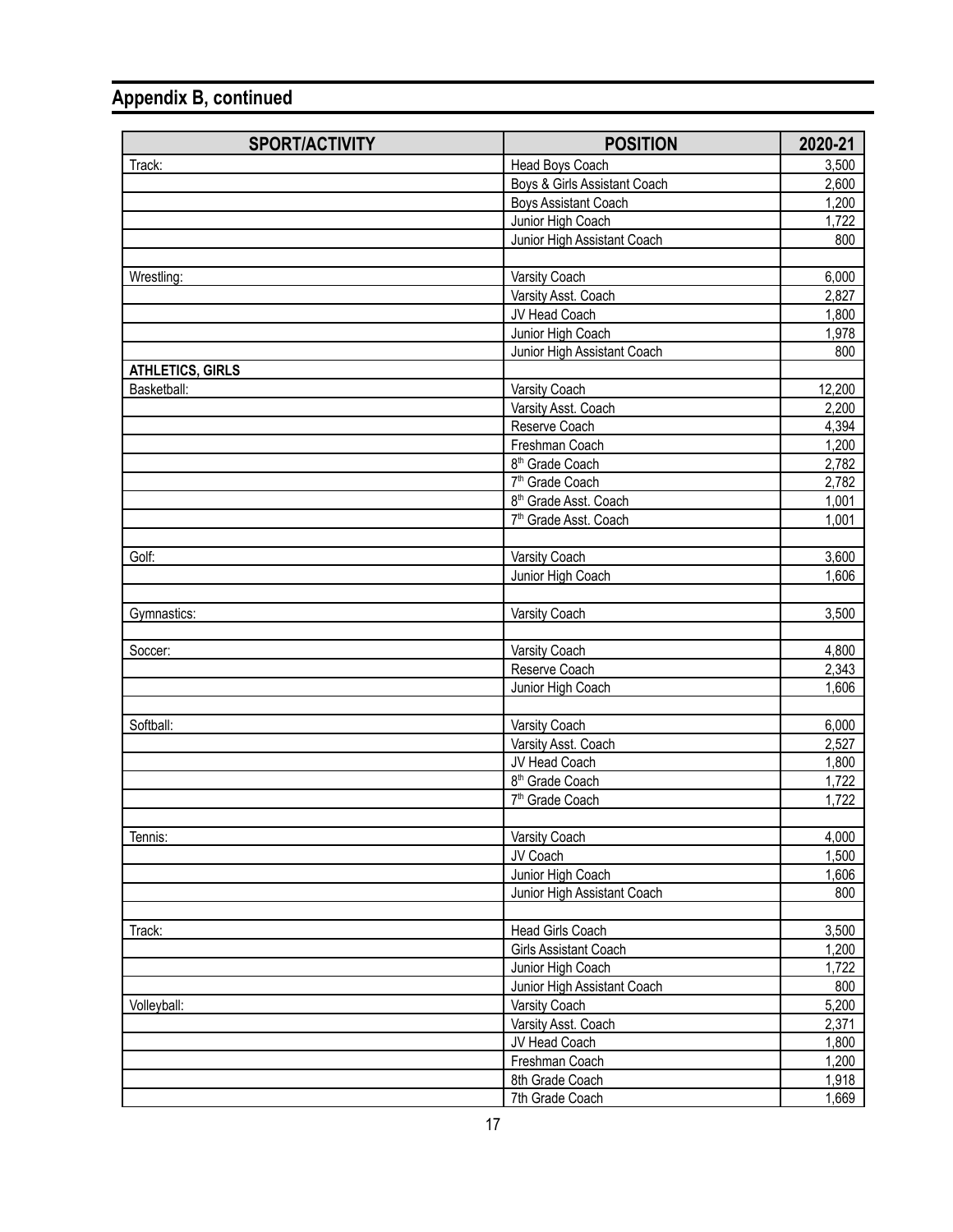| <b>SPORT/ACTIVITY</b>            | <b>POSITION</b>                       | 2020-21 |
|----------------------------------|---------------------------------------|---------|
| ATHLETICS, CO-ED                 |                                       |         |
| Cross Country:                   | Varsity Coach                         | 4,400   |
|                                  | Varsity Asst. Coach                   | 1,756   |
|                                  | Assistant Coach                       | 1,200   |
|                                  | Junior High Coach                     | 1,610   |
|                                  | Junior High Assistant Coach           | 800     |
|                                  |                                       |         |
|                                  |                                       |         |
|                                  |                                       |         |
|                                  |                                       |         |
| Swimming:                        | Varsity Coach                         | 6,400   |
|                                  | Varsity Asst. Coach                   | 2,800   |
|                                  | Assistant Coach                       | 1,800   |
|                                  | Junior High Coach, 2*                 | 1,606   |
| <b>SPONSORS/OTHER ACTIVITIES</b> |                                       |         |
| Department Heads:                | <b>High School Business</b>           | 500     |
|                                  | High School English                   | 500     |
|                                  | High School Foreign Language          | 500     |
|                                  | <b>High School Math</b>               | 500     |
|                                  | <b>High School Physical Education</b> | 500     |
|                                  | <b>High School Special Education</b>  | 500     |
|                                  | <b>High School Science</b>            | 500     |
|                                  | <b>High School Social Studies</b>     | 500     |
|                                  | High School Early College             | 500     |
|                                  | High School Fresh Start/PBIS          | 400     |
|                                  |                                       |         |
| Team Leaders:                    | Brandywine Elementary, 4 *            | 500     |
|                                  | New Palestine Elementary, 7*          | 500     |
|                                  | Preschool                             | 500     |
|                                  | Sugar Creek Elementary, 7*            | 500     |
|                                  | New Palestine Intermediate, 6*        | 500     |
|                                  | Junior High, 6*                       | 500     |
|                                  |                                       |         |
| Music Activities: (School Year)  | High School Instrumental              |         |
|                                  |                                       | 5,500   |
|                                  | High School Asst. Instrumental        | 2,300   |
|                                  | Junior High Instrumental              | 1,600   |
|                                  | Vocal, High School                    | 3,800   |
|                                  | Junior High Choir                     | 1,200   |
|                                  | Junior High Jazz Band                 | 1200    |
|                                  | Junior High Pep Band                  | 600     |
|                                  | DRUM, SCE                             | 750     |
|                                  | Hand Chime Ensemble, Elem, 3*         | 750     |
|                                  | Visions Music, Elem, 3*               | 900     |
|                                  | Visions Music, NPI                    | 900     |
|                                  |                                       |         |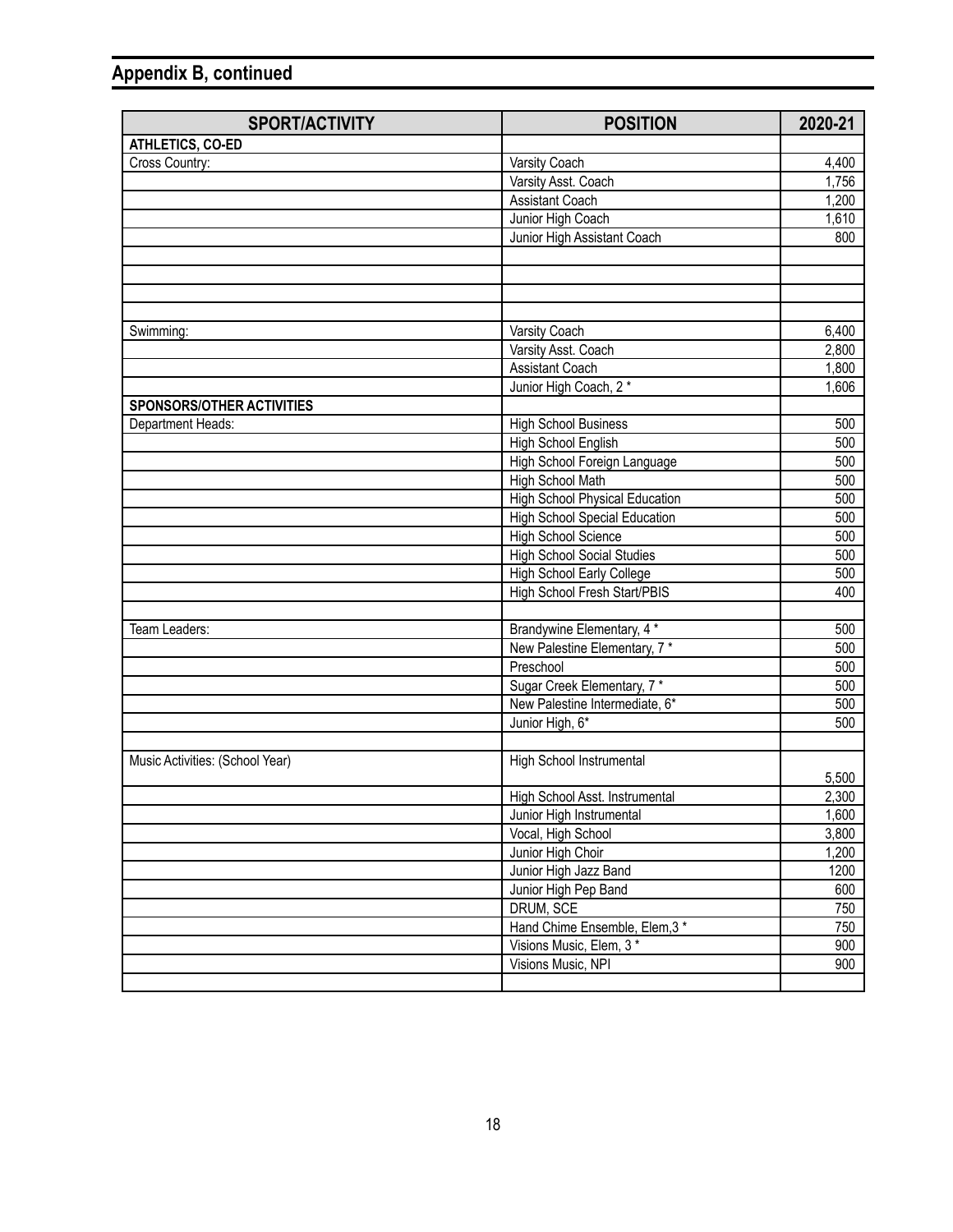| <b>SPORT/ACTIVITY</b>                                         | <b>POSITION</b> | 2020-21 |
|---------------------------------------------------------------|-----------------|---------|
| Archery Club, Junior High                                     |                 | 750     |
| Archery Club, NPI                                             |                 | 750     |
| Battle of the Books, Junior High                              |                 | 300     |
| Best Buddies, HS                                              |                 | 300     |
|                                                               |                 |         |
| Cheerleader Sponsor, HS, Fall, 2 *                            |                 | 1,750   |
| Cheerleader Sponsor, HS, Winter                               |                 | 2,000   |
| Cheerleader Sponsor, Junior High, 2 *                         |                 | 1,200   |
| Environmental Clubs, Elem., 3*                                |                 | 750     |
| Environmental Club, NPI                                       |                 | 750     |
| FCCLA (Family, Careers, Community Leadership Association), HS |                 | 300     |
| French Honor Society, HS                                      |                 | 300     |
| Haunted Trail, Junior High                                    |                 | 300     |
| HS Thespians, Drama Director, 2 *                             |                 | 1,200   |
| HS Thespians, Musical Director, 2 *                           |                 | 1,200   |
| Drama Coach, Junior High, 2 *                                 |                 | 1,200   |
| Junior Class Sponsor                                          |                 | 1,200   |
| Math Bowl Sponsor, Elem., 3 *                                 |                 | 750     |
| Math Bowl Sponsor, NPI                                        |                 | 750     |
| M.A.T.H., Elem., 3*                                           |                 | 750     |
| National Honor Society Sponsor                                |                 | 750     |
| Quiz Bowl Sponsor, HS                                         |                 | 1,500   |
| Robotics, Elem., 3*                                           |                 | 900     |
| Robotics, NPI                                                 |                 | 900     |
| Robotics, Junior High                                         |                 | 900     |
| Robotics, HS                                                  |                 | 900     |
| Running Club, Elem., 3*                                       |                 | 300     |
| Running Club, NPI                                             |                 | 300     |
| Science Club, Junior High                                     |                 | 300     |
| Science Club, HS                                              |                 | 300     |
| Senior Class Sponsor                                          |                 | 750     |
| Sign Language Club, BWE                                       |                 | 300     |
| Spanish Honor Society, HS                                     |                 | 300     |
| Speech Team Sponsor, HS                                       |                 | 750     |
| Spell Bowl Sponsor, Elem., 3 *                                |                 | 750     |
| Spell Bowl Sponsor, NPI                                       |                 | 750     |
| Spell Bowl Sponsor, Junior High                               |                 | 750     |
| Spell Bowl Sponsor, HS                                        |                 | 750     |
| Student Council Sponsor, Elem., 3*                            |                 | 750     |
| Student Council Sponsor, NPI                                  |                 | 750     |
| Student Council Sponsor, Junior High                          |                 | 750     |
| Student Council Sponsor, HS                                   |                 | 750     |
| Student Council Sponsor Assistant, HS                         |                 | 300     |
| Super Bowl Sponsor, HS, 5*                                    |                 | 300     |
| Talent Search, Junior High                                    |                 | 300     |
| Unified Track, HS                                             |                 | 1,500   |
| Unified Track Assistant, HS                                   |                 | 300     |
| Visions Art, Elem., 3*                                        |                 | 900     |
| Visions Art, NPI                                              |                 | 900     |
| Yearbook Sponsor, Junior High                                 |                 | 900     |
| Yearbook Sponsor, HS                                          |                 | 1,700   |